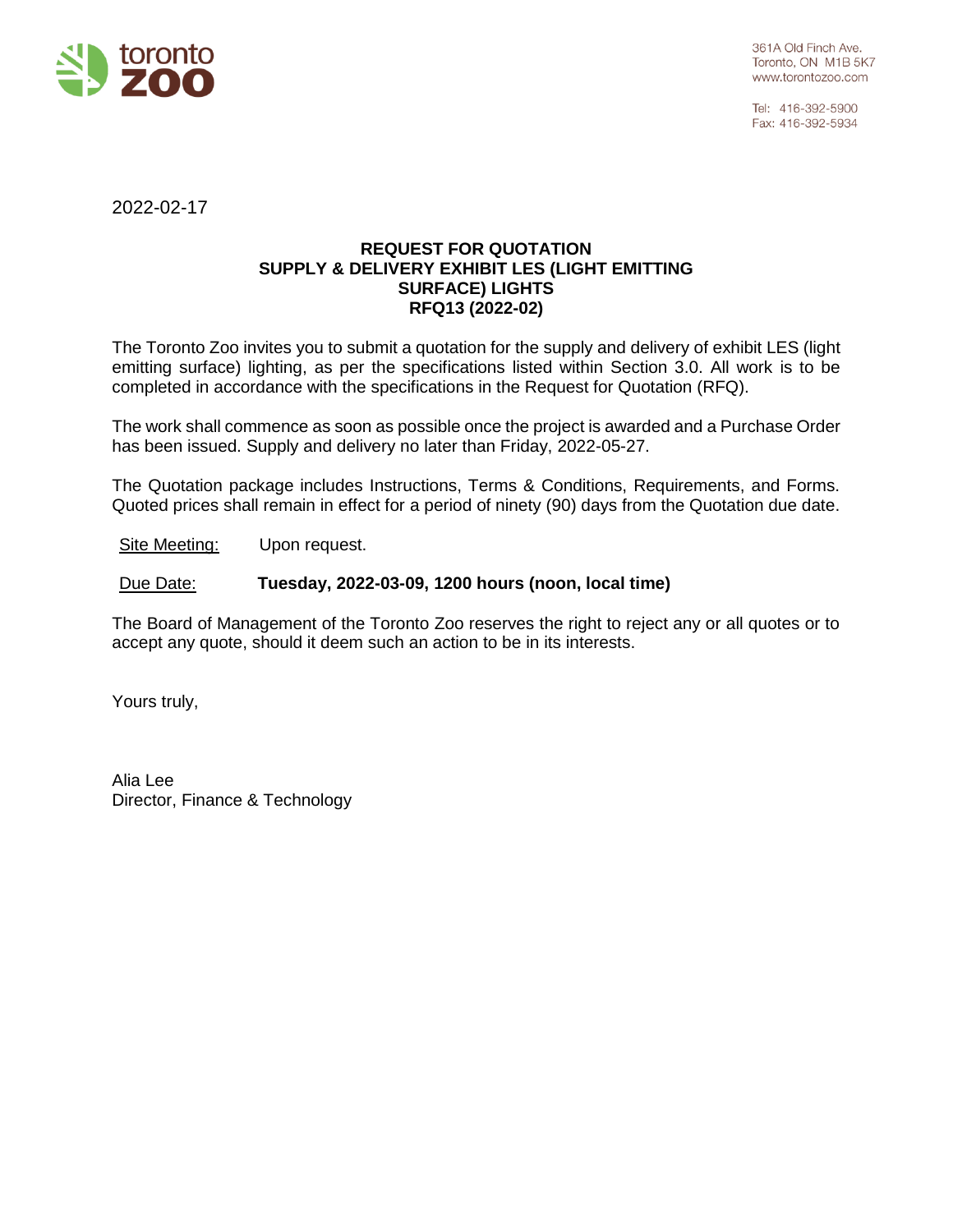# **Table of Contents**

| <b>SECTION</b>    | <b>DESCRIPTION</b>          | PAGE (S)       |
|-------------------|-----------------------------|----------------|
| <b>RFQ LETTER</b> | <b>Invitation Letter</b>    |                |
| <b>T.O.C.</b>     | <b>Table of Contents</b>    | $\overline{2}$ |
| 1.0               | <b>Instructions</b>         | 3              |
| 2.0               | <b>Terms and Conditions</b> | 5              |
| 3.0               | <b>Project Requirements</b> | 8              |
| 4.0               | <b>Submission Forms</b>     | 11             |
|                   | <b>Submission Label</b>     | 17             |
|                   | Notice of No Bid            | 18             |
|                   |                             |                |
|                   |                             |                |
|                   |                             |                |
|                   |                             |                |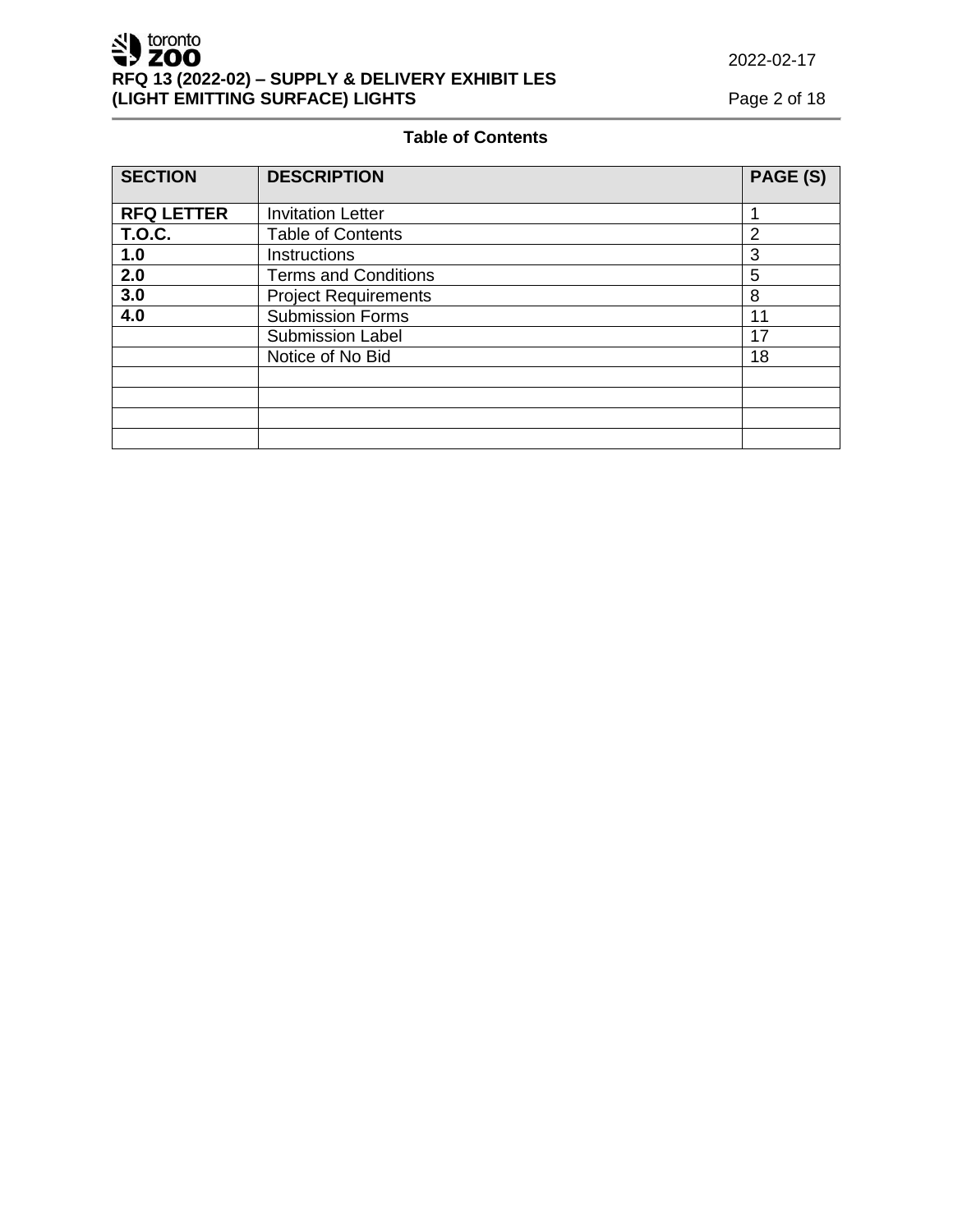ZOO **RFQ 13 (2022-02) – SUPPLY & DELIVERY EXHIBIT LES (LIGHT EMITTING SURFACE) LIGHTS Page 3 of 18** 

# **1.0 INSTRUCTIONS**

toronto

- **1.1** Ensure that you have received all seventeen (17) pages of the RFQ package.
- **1.2** A site meeting can be available upon request.
- **1.3** Your quotation must be completed, and received by **Tuesday, 2022-03-08, 1200 hours (noon, local time)**

Submission – Temporary process - In view of the current situation with COVID 19 and to limit personal interaction, on an temporary basis submissions for this Request for Quotation can be submitted electronically by email in a PDF file, prior to the submission deadline to the following email address

#### [bids@torontozoo.ca](mailto:bids@torontozoo.ca)

and note the following: Subject of the file to be: **RFQ# - Title of RFQ – Vendor name.**

- a. Amendments to a Quotation may be submitted via the same methods, at any time prior to the Closing Time.
- b. It is the Supplier's sole responsibility to ensure its Bid is received by the Submission Deadline in accordance with the requirements of this RFQ. The receipt of Bids can be delayed due to a number of factors including "internet traffic", file transfer size and transmission speed. The Supplier should allow sufficient time to download, complete and upload, as applicable, the submission forms comprising its Bid and any attachments.

A Bid will only be considered to be submitted once it has been received by the Toronto Zoo. The time of such receipt is reflected by the time received stamped by the Toronto Zoo's email application

- **1.4** Quotations must not be submitted by facsimile, email or any other electronic format.
- **1.5** Show itemized cost of HST if applicable.
- **1.6** Toronto Zoo reserves the right to award in whole or in part on the basis of the bids received, Lump Sum Price or Breakdown Price.
- **1.7** Quotations will be evaluated to determine which are likely to offer the overall best value to the Toronto Zoo. The Toronto Zoo expects to place the greatest emphasis on performance and price; however, the Toronto Zoo may take into account other factors affecting value, including those concerning quality, service or sustainability, and other considerations including, but not limited to the Toronto Zoo's assessment of: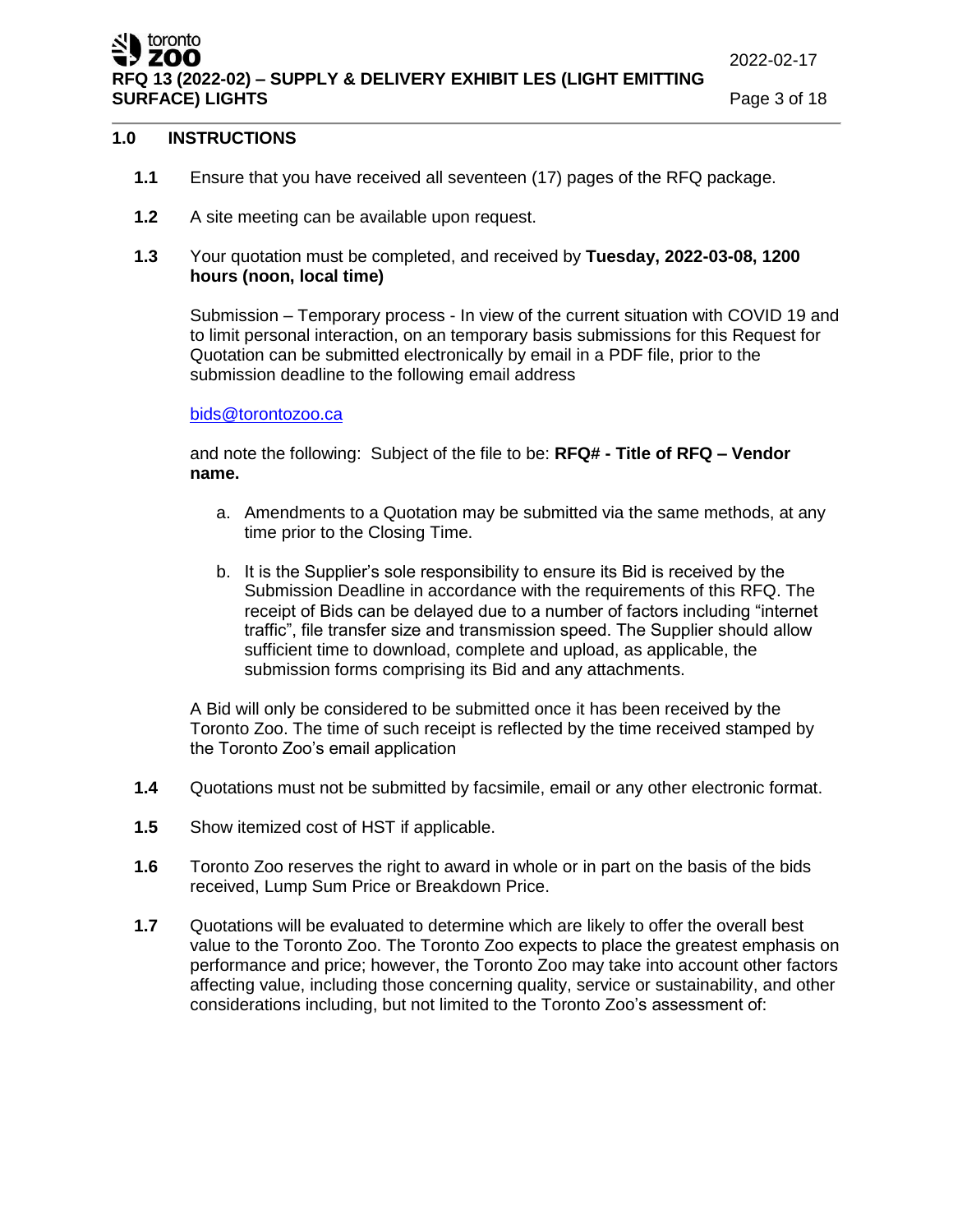## toronto ZOO **RFQ 13 (2022-02) – SUPPLY & DELIVERY EXHIBIT LES (LIGHT EMITTING SURFACE) LIGHTS Page 4 of 18**

(a) Vendor's ability to meet the specifications and requirements stated in the RFQ, including but not limited to the requirements indicated in Appendix 1;

(b) Product quality and satisfaction of current industry standards;

(c) Vendor's historic performance in delivering the defined services and honoring the defined terms and conditions of prior executed Agreement(s) with the Toronto Zoo; (d) Overall cost, including as appropriate: purchase price, order pick up and transport costs, installation costs and maintenance costs;

(e) Proposed lead-times and strategic delivery capabilities;

- (f) Availability of products and service;
- (g) Sustainability and

(h) Any other criteria the Toronto Zoo deems, in its sole and absolute discretion, necessary to evaluate a vendor's offer.

Therefore, the Toronto Zoo may accept a quotation other than the lowest quotation

- **1.8** All Prices submitted shall be quoted in Canadian currency.
- **1.9** Use the attached submission label, when you submit your response in a sealed envelope or package and deliver to the Toronto Zoo.
- **1.10** Quotation prices shall remain in effect for a period of ninety (90) days from the Quotation due date.
- **1.11** Include product information, samples, and pictures, as necessary.
- **1.12** Provide references of at least three (3) clients for whom your company has performed similar work. References must include photos of three (3) different installations, client company name, contact name, address and e-mail address.
- **1.13** It is the responsibility of the Bidder to understand all aspects of the RFQ and to obtain clarification if necessary before submitting their quotation.
- **1.14** For any questions concerning this RFQ, please contact:

Peter Vasilopoulos, Supervisor, Purchasing & Supply, Tel: 416-392-5916, Fax: 416-392-6711, E-mail: [pvasilopoulos@torontozoo.ca](mailto:pvasilopoulos@torontozoo.ca)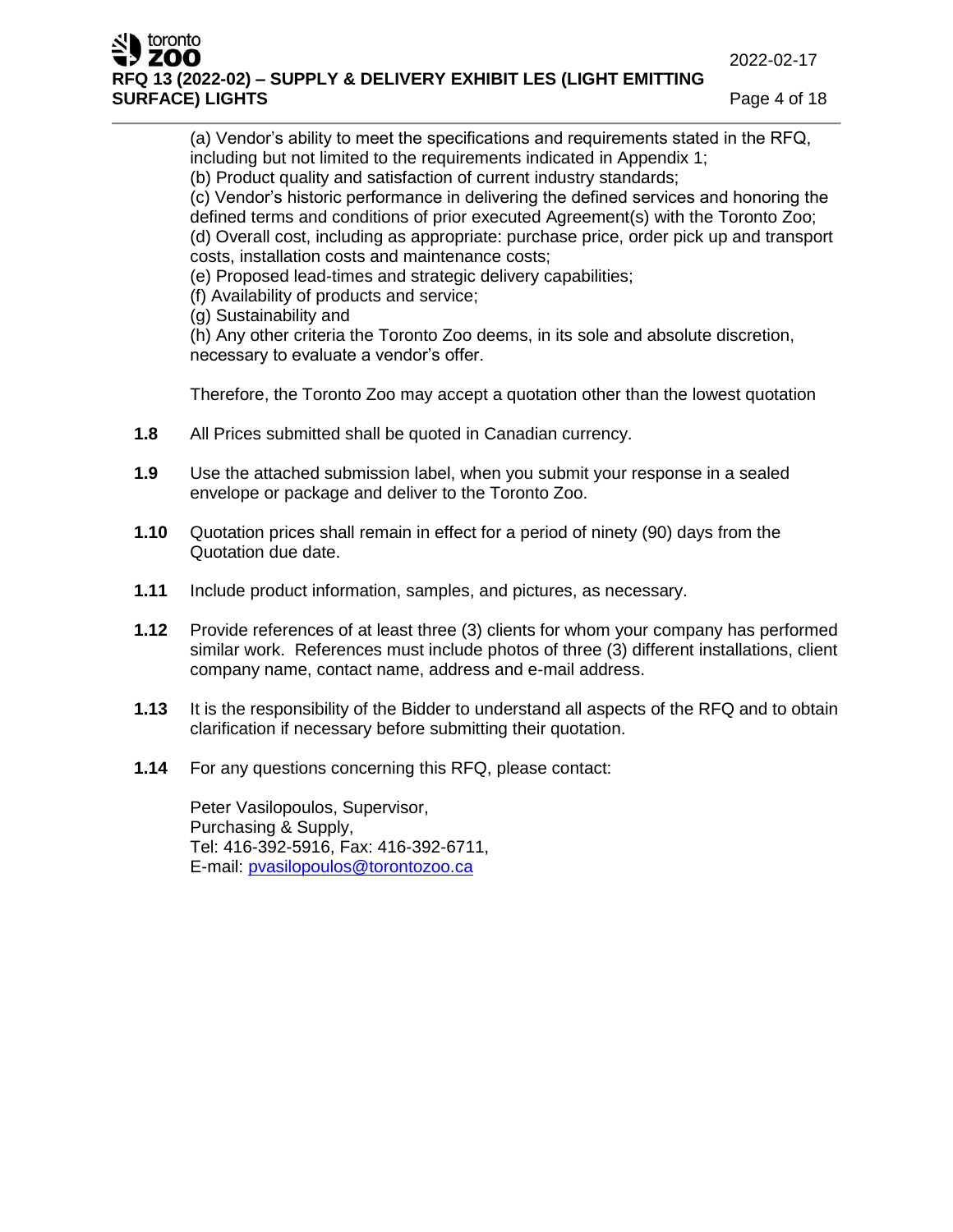# **2.0 TERMS AND CONDITIONS**

- **2.1** Definitions: Wherever used in the Request for Quotation the word "Board" means the Board of Management of the Toronto Zoo and the word "Vendor" or "Contractor" means the person or persons or Corporation to whom the purchase order is issued.
- **2.2** Vendor Assurance: Unless otherwise stated, the goods, material, articles, equipment, work or services, specified or called for in or under this Quotation, shall be delivered or completely performed, as the case may be, by the Vendor as soon as possible and in any event within the period set out herein as the guaranteed period of delivery or completion.
- **2.3** Country of Origin: Wherever possible, the goods, services, materials, articles or equipment, specified or called for in or under this Quotation, shall be of Canadian origin and manufacture.
- **2.4** Delivery: The prices stated in this Quotation cover the services, material, articles or equipment referred to herein, being delivered F.O.B. destination, freight, express, duty and all other charges prepaid, unless otherwise indicated herein. A detailed delivery ticket or piece tally, showing the exact quantity of goods, material, articles or equipment shall accompany each delivery. A receiver's receipt shall not bind the Board to accept the goods, material, articles or equipment covered thereby, or the particulars of the delivery ticket or piece tally therefore. The Vendor shall not be entitled to any interest upon any bill due to delay in its approval by the CEO of the Toronto Zoo or his designate.
- **2.5** Invoicing: Unless otherwise indicated herein, the prices stated are payable in Canadian Funds at the head office of the Board. Any Harmonized Sales Tax (HST) applicable shall be shown as a separate item. The Vendor's HST/Business registration number must be indicated on the invoice.

The Vendor shall clearly show any special charges such as packaging and freight, where applicable, as separate items on the invoice.

Payments to non-resident Vendors may be subject to withholding taxes under the Income Tax Act (Canada). Unless a non-resident Vendor provides the Board with a letter from Revenue Canada, Taxation waiving the withholding requirements, the Board will withhold the taxes it determines are required under the Income Tax Act (Canada).

- **2.6** Notice of Delivery: The Vendor shall notify the Purchasing Agent of the Board at the address given for the mailing of invoices, in writing as soon as possible of the details of the shipment of the goods, materials, articles or equipment**.**
- **2.7** Right to Cancel: The Board shall have the right to cancel at any time this Quotation or any contract or any part of any contract resulting from this Quotation in respect of the goods, material, articles, equipment, work or services set out in this Quotation or any such contract or part of such contract, not delivered or performed at the time of such cancellation, and the Board will not be responsible to make any payments in respect of any such goods, materials, articles, equipment, work or services and shall not incur any liability whatsoever in respect thereto.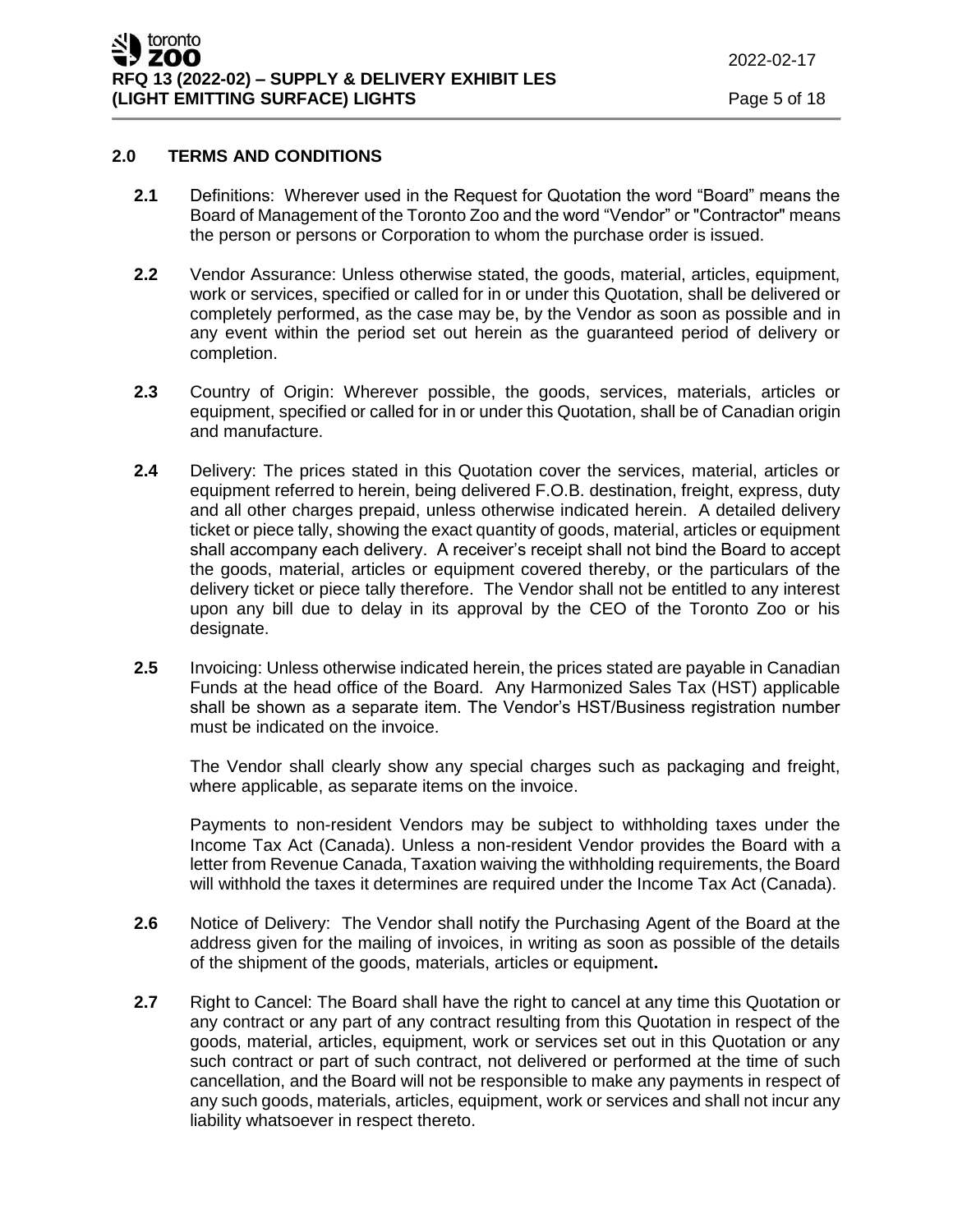In the event that the Vendor fails or neglects by any act or omission to comply with any of the conditions set out herein, this Quotation or any contract resulting from this Quotation may be unconditionally cancelled by the Board without notice to the Vendor.

- **2.8** Official Agreement: No verbal arrangement or agreement, relating to the goods, material, articles, equipment, work or services, specified or called for under this Quotation, will be considered binding, and every notice advice or other communication pertaining thereto, must be in writing and signed by a duly authorized person.
- **2.9** Worker's Rights: The Vendor shall comply with the conditions of the Board relating to Worker's Rights, a copy of which is available on application to the Manager, Fair Wage and Labour Trades Office, City of Toronto, 18<sup>th</sup> Floor, West Tower, City Hall, Toronto, Ontario, M5H 2N2 or by phone at 416-392-7300.
- **2.10** Indemnity: The Vendor shall at all times well and truly save, defend, keep harmless and fully indemnify the Board, the City of Toronto, Toronto Region and Conservation Authority and their servants, employees, officers or agents, hereinafter called the "Indemnities", from and against all actions, suits, claims, demands, losses, costs, charges, damages, and expenses, brought or made against or incurred by the Indemnities, its or their servants, officers, employees, agents or invitees in any way relating, directly or indirectly, to goods, material, articles or equipment supplied or to be supplied, or to the supplying of goods or services, pursuant to this Quotation, or any other claim, action, suit, demand, loss, cost, charge, damage or expense relating to copyright, trademark or patent with regard directly or indirectly with any such goods, services, material, articles or equipment or the supply or performance thereof.
- **2.11** Liability for Acts of Vendor Employees, Contractors or Agents: The Vendor acknowledges responsibility and accepts liability for the acts of any of its employees, contractors and agents while on Toronto Zoo property. The Toronto Zoo reserves the right to request background checks for any individual providing the services requested on behalf of the Vendor.
- **2.12** Guaranty of Quotation: All goods, material, articles, equipment, work or services, specified or called for in or under this Quotation, shall be supplied or performed at the price or process and on the basis set forth or referred to in and in accordance with the Offer and this Quotation. The basis on which this Quotation is given shall include any specifications, plans, price schedules, samples, addenda or other details pertaining thereto, or provided in connection therewith.
- **2.13** Right of Notice: Any notice that the Board may be required or desire to give to the Vendor shall for all purposes to be deemed to have been sufficiently and properly given and afforded by registered mail addressed to the Vendor at the address shown for the Vendor on this form and shall therefore be presumed to have been received by the Vendor on the third day following such registration.
- **2.14** Formal Contract: The Vendor may be required and shall, if requested by the solicitor for the Board so to do, to execute and enter into a formal contract that is satisfactory to the solicitor for the Board, in order to document the contract resulting from this Quotation and to embody indemnity and related provisions that in the opinion of such solicitor are required to protect the Board.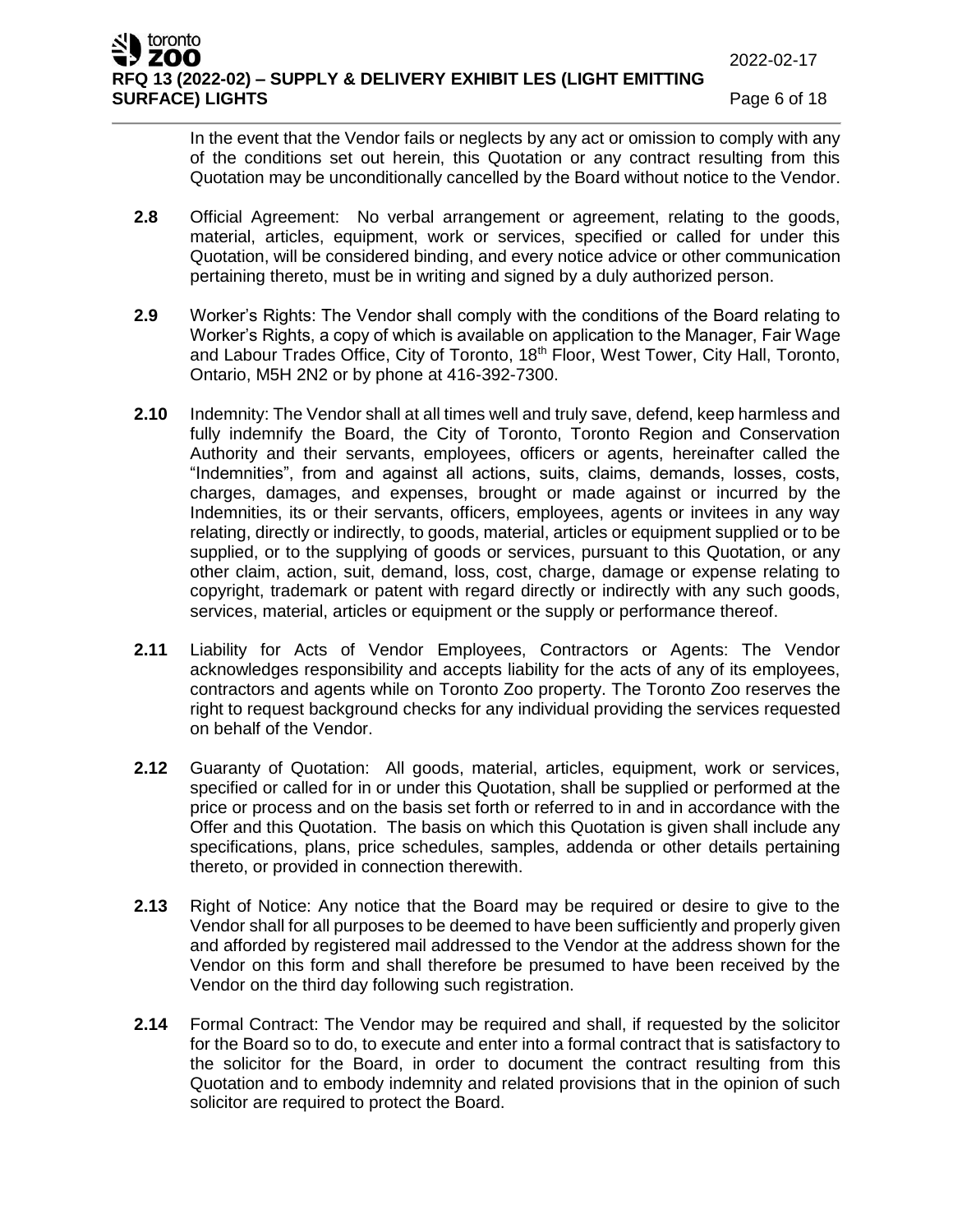## **U** toronto ZOO **RFQ 13 (2022-02) – SUPPLY & DELIVERY EXHIBIT LES (LIGHT EMITTING SURFACE) LIGHTS Page 7 of 18**

- **2.15** Charity Status: The Toronto Zoo is a registered charitable organization (registration #BN 119216398RR0001) and accordingly may be eligible for preferred pricing which should be reflected in the Quotation as submitted.
- **2.16** Performance Evaluation: The Contractor's performance will be evaluated by the Chief Executive Officer and/or Chief Executive Officer's Representative during the Contract and at the end of the Contract. In the event that the Contractor's performance is considered unsatisfactory by the Chief Executive Officer and/or Chief Executive Officer's Representative, the Contractor and/or its affiliates may become ineligible from bidding on future contracts issued by the Board.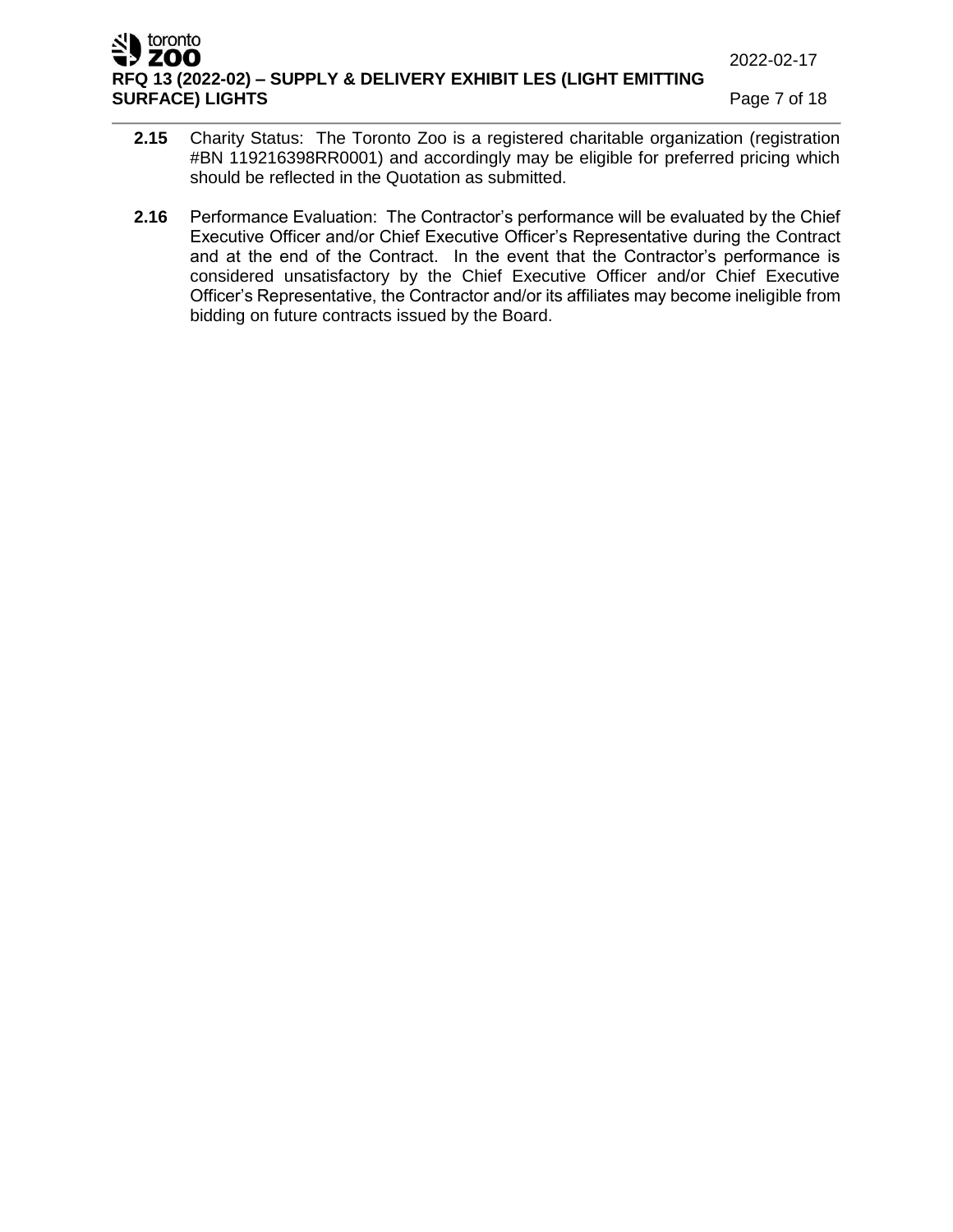# **3.0 PROJECT SCOPE, REQUIREMENTS AND SPECIFICATIONS**

The scope of work includes the supply and delivery of LES exhibit lighting, complete with yolk mount and beam clamps that meets the specifications listed within Section 3.0 as a minimum. All work is to be completed in accordance with the specifications in the Request for Quotation (RFQ). The contractor is responsible for all pricing and all other arrangements with all subcontractors as required.

The work shall commence once the project has been awarded and a Purchase Order issued.

# **3.1 Fixture Requirements & Specifications**:

- 3.1.1 Manufacturer is not specified, but is subject to Toronto Zoo approval. Provide all spec sheets for quoted fixtures.
- 3.1.2 Fixtures shall be certified and approved for use within Canada.
- 3.1.3 Shall be 110V-120V power, LES, stand-alone units.
- 3.1.4 Shall provide capability of 120W fixtures to 720W+ fixtures
- 3.1.5 Fixtures to have the capability to be outfitted with barn doors to direct and focus lighting and prevent cast off
- 3.1.6 Fixtures are to have the option of external drivers for installation purposes
- 3.1.7 Fixture capability to come in low voltage PELV (protective extra low voltage) offerings
- 3.1.8 Shall be suitable in all-weather conditions and carry an IP 67 rating, or equivalent.
- 3.1.9 3000K 20,000K color temperature availability.
- 3.1.10 Be equipped with light dimming capabilities (0-10VDC, DALI, PWM, KNX, SCADA or DMX)
- 3.1.11 Shall carry a minimum 100,000-hour warranty.
- 3.1.12 Operating temperature range of -40 degrees to +70 degrees Celsius.
- 3.1.13 Optimal operating height to be 5-20 metres.
- 3.1.14 Mounting hardware to be included.
- 3.1.15 Provide fixture mounting instructions.

# **3.2 Mounting Pole Requirement & Specifications**:

- 3.2.1 Manufacturer is not specified but is subject to Toronto Zoo approval.
- 3.2.2 Fixtures shall be certified and approved for use within Canada.
- 3.2.3 Colour to be suited to proposed fixture colour.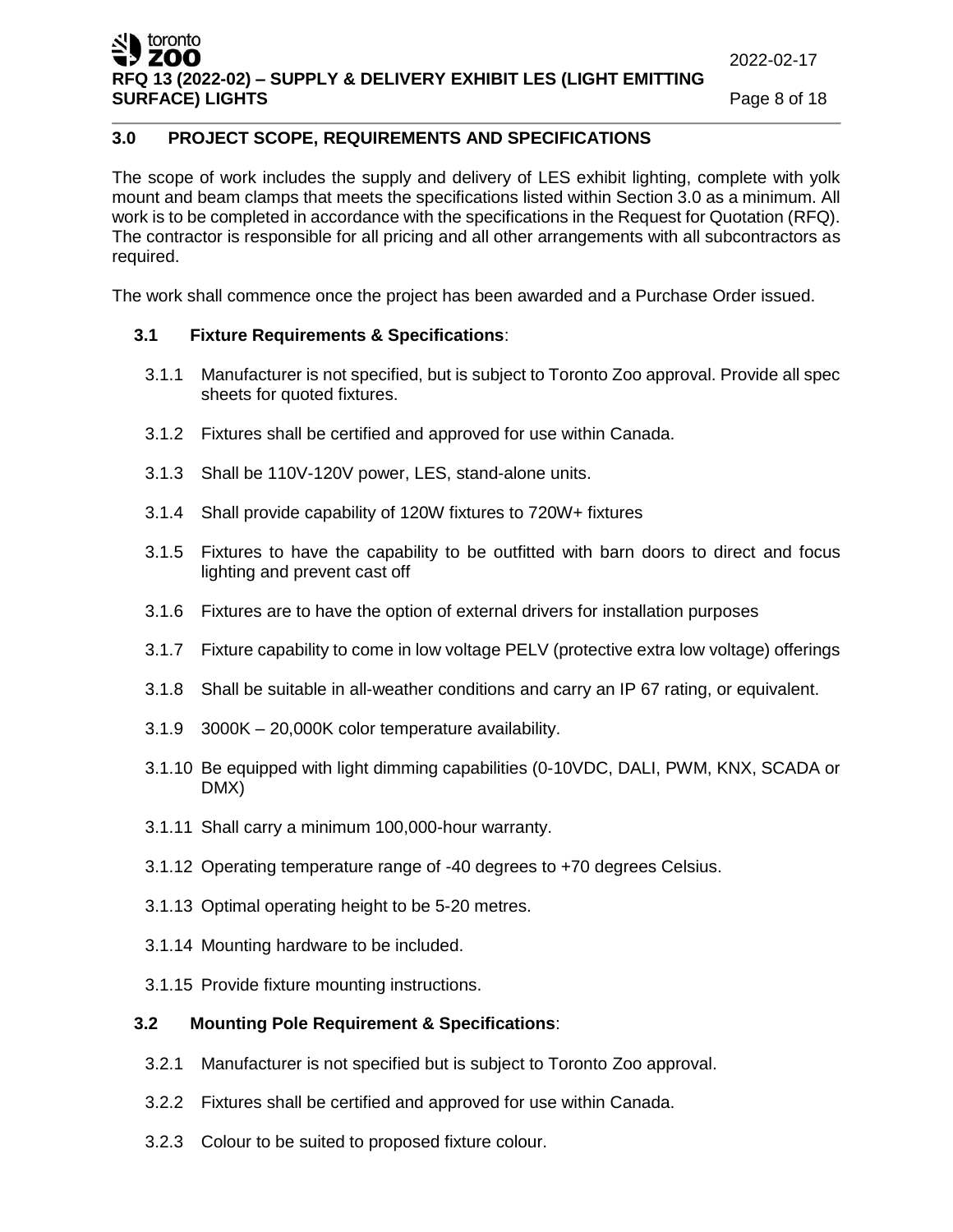- 3.2.4 Ability to have cable suspension mounting
- 3.2.5 Provide a minimum of three (3) year warranty

### **3.2 CONTRACTOR/VENDOR RESPONSIBILITIES**

- 3.2.1 Regular meetings/communication with the Toronto Zoo Project Team to review project status and to discuss issues that may arise during the project.
- 3.2.2 Provide samples, mock ups, etc. as required to the Project Team.
- 3.2.3 Provide product information, SDS sheets and colour samples to the Project Team prior to start of the work where applicable.
- 3.2.4 Provide the Zoo with a minimum one (1) year warranty upon completion of the project.
- 3.2.5 Protect adjacent areas not included in the project. Any damage caused will be the responsibility of the contractor to rectify at no additional cost to the Zoo.
- 3.2.6 Clean-up the work area daily and make good any damage caused as a result of the work.
- 3.2.7 Secure the work site and provide construction signs and barriers to prevent injury to Zoo personnel and the public who will require access to the space during the work.
- 3.2.8 Upon award of contract, Contractor is to finish all work, including clean up and demobilization by the completion date specified.
- 3.2.9 Submit all shop drawings for review and approval prior to start of fabrication. Review of shop drawings shall not mean that the Toronto Zoo approves detail design inherent in shop drawings, responsibility for which shall remain with the Contractor submitting same, and such review shall not relieve the Contractor of his responsibility for errors or omissions in shop drawings or of his responsibility for meeting all requirements of the subcontract documents.
- 3.2.10 Submit close out documents as requested. Include warranties and "As built" drawings.

## **3.3 SAFETY SPECIFICATIONS**

- 3.3.1 It is the responsibility of the Contractor to protect the site as required during construction.
- 3.3.2 Ensure that awareness of public safety is considered and protect visitors in the vicinity during the construction period.
- 3.3.3 All necessary personal protective equipment must be worn at all times and MSDS sheets must be available on site as required.
- 3.3.4 The contractor is to abide by applicable Toronto Zoo Health & Safety Policies
	- i. SAFE-002 Health & Safety Hazard Reporting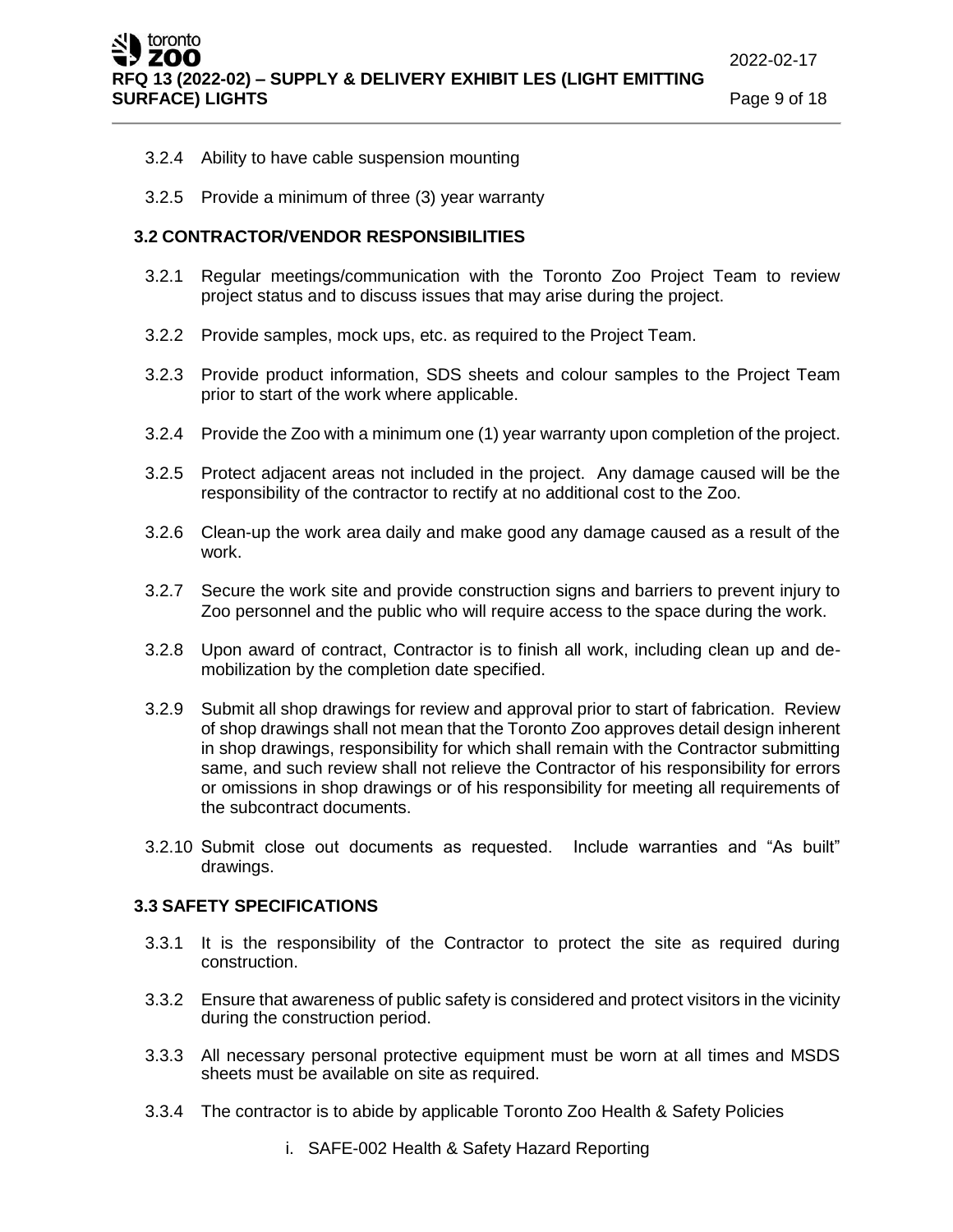ZOO **RFQ 13 (2022-02) – SUPPLY & DELIVERY EXHIBIT LES (LIGHT EMITTING SURFACE) LIGHTS Page 10 of 18** 

- ii. SAFE-017 Contractors Safety
- iii. SAFE-018 Vehicles on Site
- iv. SAFE-007 Working in Confined Space
- v. SAFE-025 Hot Work
- vi. SAFE-013 Equipment Lockout/Tagout
- 3.3.5 The Ontario Health and Safety Acts, the Ontario Building Code and all other applicable codes including the Fire Codes.

Toronto Zoo's Commitment to the City of Toronto's Corporate Smog Alert Response Plan

3.3.6 It is the responsibility of the Contractor to ensure that the work site is properly protected at all times. All work sites must be marked and barriered adequately with construction signs posted to secure and isolate the work site from the public or other personnel that have access to the area.

## **OTHER INFORMATION**

toronto

The successful bidder must demonstrate the ability to complete the work to standards acceptable to the Zoo and prove past performance in the completion of similar types of work for other clients by providing relevant examples of work and references. The successful bidder must also demonstrate and guarantee that they can produce the work in the allotted time.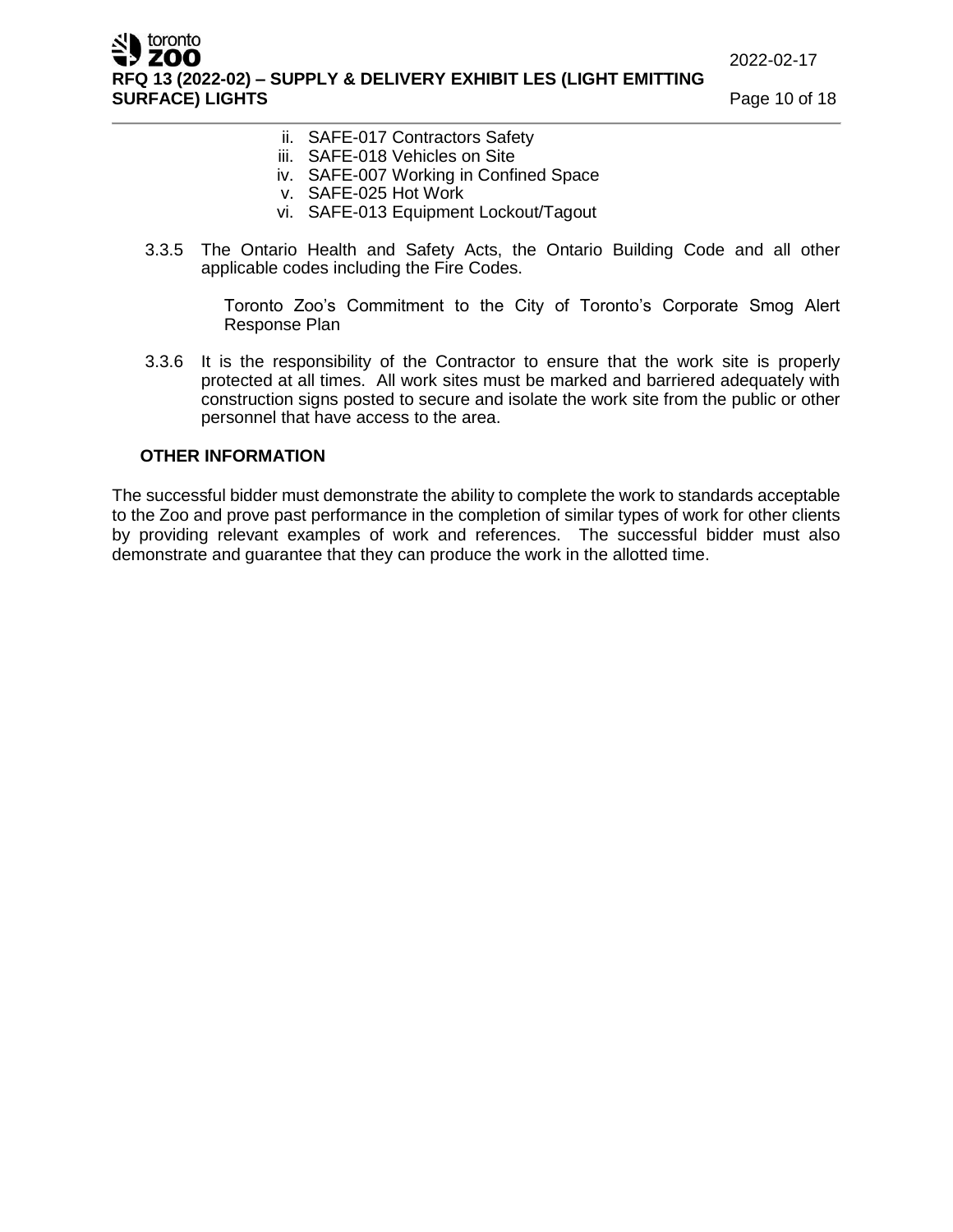#### **4.0 SUBMISSION FORMS:**

- a. I/We, hereby, submit the Quotation and will comply with all terms, conditions, specifications and drawings (when provided) as set out within the Board's Quotation.
- b. I/We, hereby, have received, allowed for and included as part of our submission all issued Addendum numbered
- c. This form must be completed, properly signed and received on or before the date and time specified or your Quotation will not be considered. Quotation prices shall remain in effect for a period of ninety (90) days from the Quotation due date.
- d. The Board of Management of the Toronto Zoo reserves the right to reject any or all Quotations or to accept any Quotation, should it deem such action to be in its interests.
- e. By signing and submitting this FORM, you are agreeing to the release of your quotation information, as deemed necessary by the Board, in order to conduct business associated with this quotation or project.

| <b>COMPANY INFORMATION</b>                   |           |  |
|----------------------------------------------|-----------|--|
| Company Name:                                |           |  |
| Name of authorized                           |           |  |
| <b>Signing Officer</b>                       | Title:    |  |
| Signature of authorized                      | Date:     |  |
| Signing Officer:                             |           |  |
|                                              |           |  |
|                                              |           |  |
| I have the authority to bind the Corporation |           |  |
| <b>Contact Name:</b>                         | Title:    |  |
|                                              |           |  |
| Address:                                     |           |  |
|                                              |           |  |
| Telephone #:                                 | Fax #:    |  |
|                                              |           |  |
| Email:                                       | Web Site: |  |
|                                              |           |  |
| HST#                                         |           |  |
|                                              |           |  |
|                                              |           |  |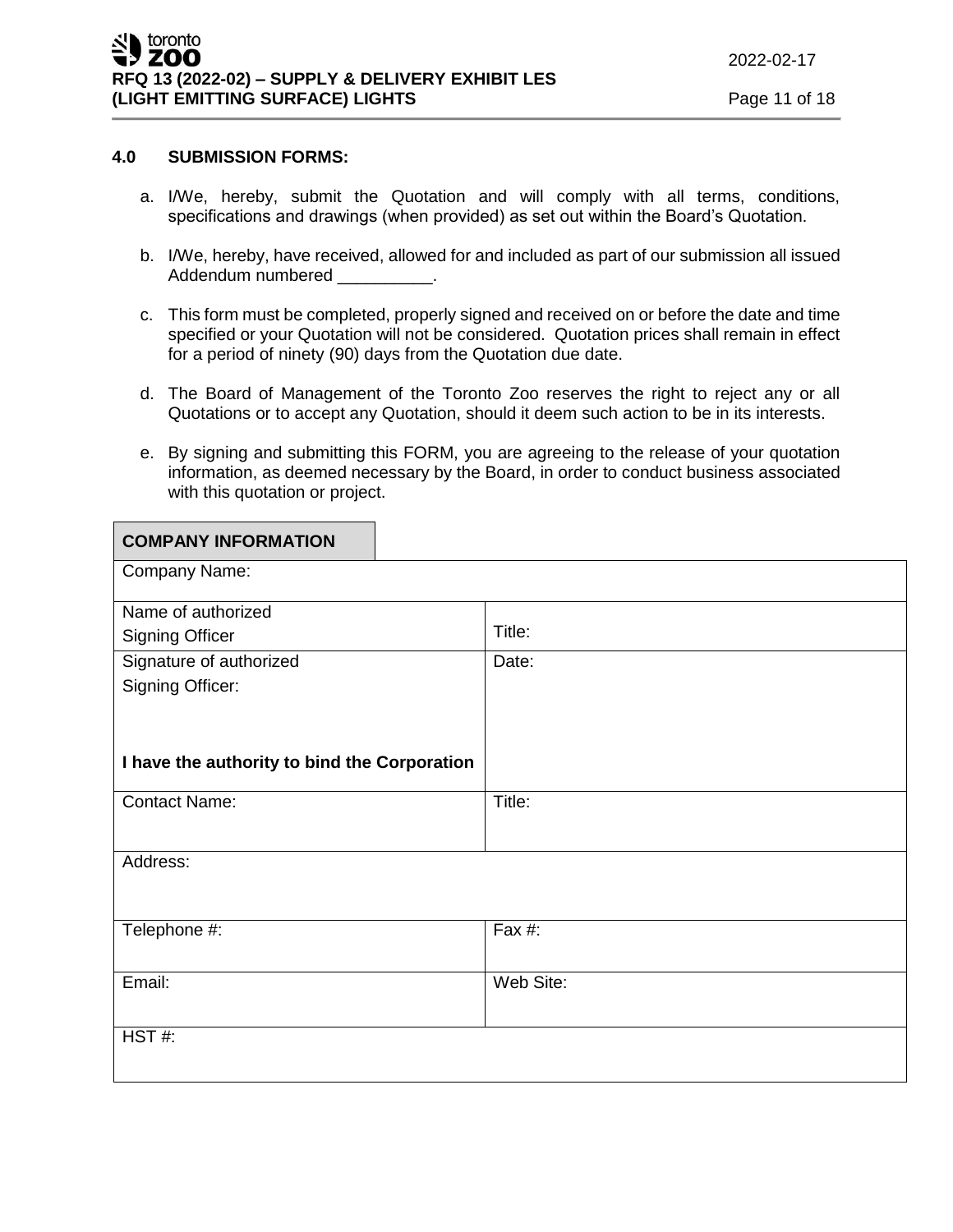# **4.1 UNIT PRICING**

Supply and delivery of items, and services listed within Section 3.0 of this RFQ CIF - Toronto Zoo, 361A Old Finch Avenue, Toronto, ON M1B 5K7 Canada

| <b>Description</b>                                                                                                                                                                                      | <b>Estimated</b><br>quantity | <b>Specify</b><br><b>Manufacturer</b><br>& Model # | Price each,<br>excluding<br><b>HST</b> | <b>Alternative</b><br><b>Price for</b><br>offering in |
|---------------------------------------------------------------------------------------------------------------------------------------------------------------------------------------------------------|------------------------------|----------------------------------------------------|----------------------------------------|-------------------------------------------------------|
| Rate to Supply and delivery<br>of LES Fixture with the<br>following capability: 120V,<br>120W, 0-10VDC dimming,<br>6500K, 25° beam angle,<br>yolk mount with beam<br>bracket, with a 6' power<br>cord   | 30                           |                                                    |                                        | DC voltage                                            |
| Rate to Supply and delivery<br>of LES Fixture with the<br>following capability: 120V,<br>120W, 0-10VDC dimming,<br>6500K, 10° beam angle,<br>yolk mount with beam<br>bracket, with a 6' power<br>cord   | 30                           |                                                    |                                        |                                                       |
| Rate to Supply and delivery<br>of LES Fixture with the<br>following capability: 120V,<br>120W, 0-10VDC dimming,<br>6500K, 4° beam angle, yolk<br>mount with beam bracket,<br>with a 6' power cord       | 30                           |                                                    |                                        |                                                       |
| Rate to Supply and delivery<br>of LES Fixture with the<br>following capability: 120V,<br>120W, 0-10VDC dimming,<br>10,000K, 25° beam angle,<br>yolk mount with beam<br>bracket, with a 6' power<br>cord | 30                           |                                                    |                                        |                                                       |
| Rate to Supply and delivery<br>of LES Fixture with the<br>following capability: 120V,<br>120W 0-10VDC dimming,<br>10,000K, 10° beam angle,<br>yolk mount with beam<br>bracket, with a 6' power<br>cord  | 30                           |                                                    |                                        |                                                       |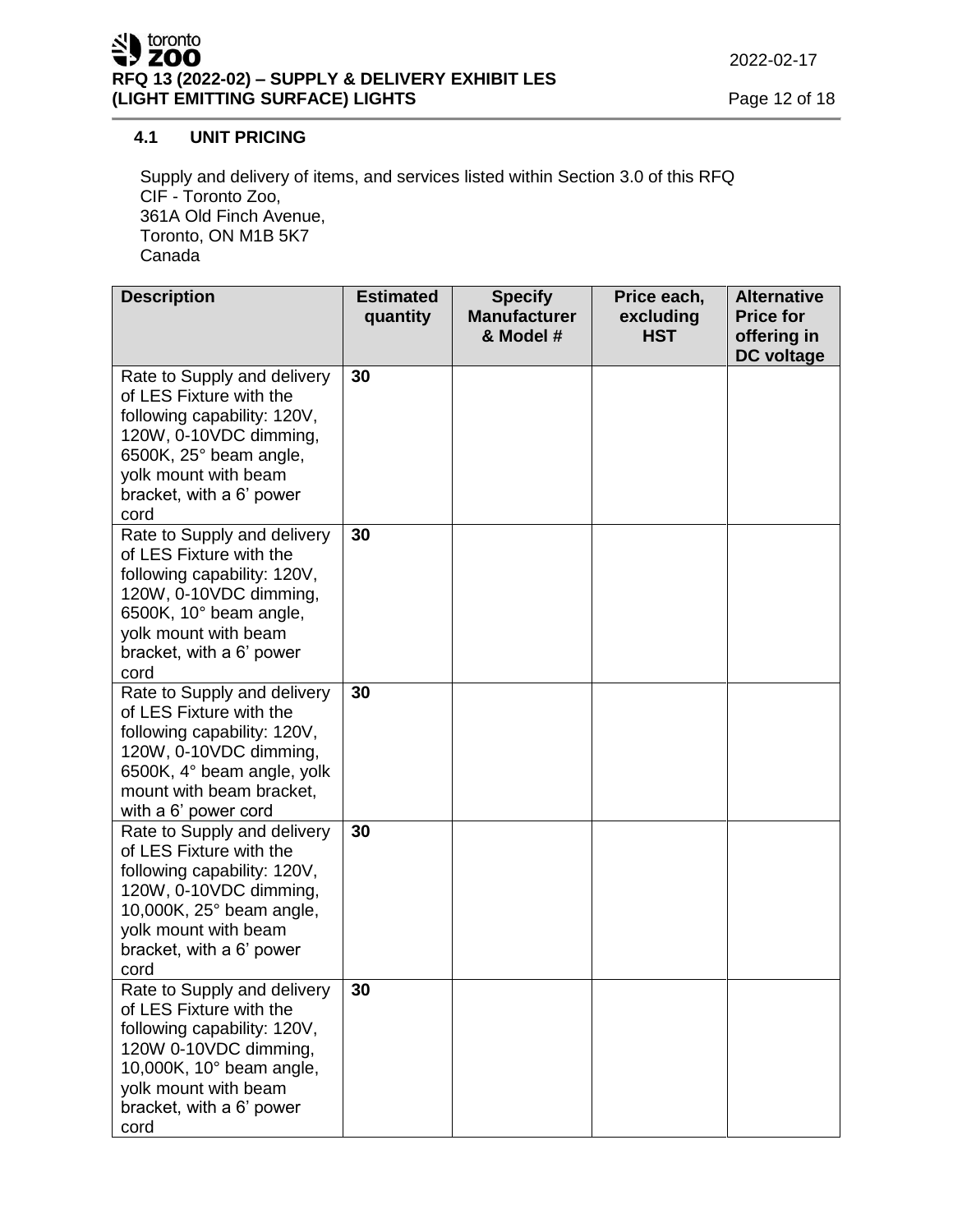

# **RFQ 13 (2022-02) – SUPPLY & DELIVERY EXHIBIT LES (LIGHT EMITTING SURFACE) LIGHTS** Page 13 of 18

| Rate to Supply and delivery<br>of LES Fixture with the<br>following capability: 120V,<br>120W 0-10VDC dimming,<br>10,000K, $4^{\circ}$ beam angle,<br>yolk mount with beam<br>bracket, with a 6' power<br>cord | 30 |  |  |
|----------------------------------------------------------------------------------------------------------------------------------------------------------------------------------------------------------------|----|--|--|
|                                                                                                                                                                                                                |    |  |  |
| Rate to Supply and delivery<br>of LES Fixture with the<br>following capability: 120V,<br>120W DMX dimming,<br>10,000K, 25° beam angle,<br>yolk mount with beam<br>bracket, with a 6' power<br>cord             | 30 |  |  |
| Rate to Supply and delivery<br>of LES Fixture with the<br>following capability: 120V,<br>120W DMX, 10,000K, 10°<br>beam angle, yolk mount<br>with beam bracket, with a 6'<br>power cord                        | 30 |  |  |
| Rate to Supply and delivery<br>of LES Fixture with the<br>following capability: 120V,<br>120W DMX, 10,000K, 4°<br>beam angle, yolk mount<br>with beam bracket, with a 6'<br>power cord                         | 30 |  |  |
| Rate to Supply and delivery<br>of LES Fixture with the<br>following capability: 120V,<br>240W, 0-10VDC dimming,<br>6500K, 25° beam angle,<br>yolk mount with beam<br>bracket, with a 6' power<br>cord          | 30 |  |  |
| Rate to Supply and delivery<br>of LES Fixture with the<br>following capability: 120V,<br>240W, DMX, 6500K, 25°<br>beam angle, yolk mount<br>with beam bracket, with a 6'<br>power cord                         | 30 |  |  |
| Rate to Supply and delivery<br>of LES Fixture with the<br>following capability: 120V,<br>480W, 0-10VDC dimming,<br>6500K, 25° beam angle,                                                                      | 30 |  |  |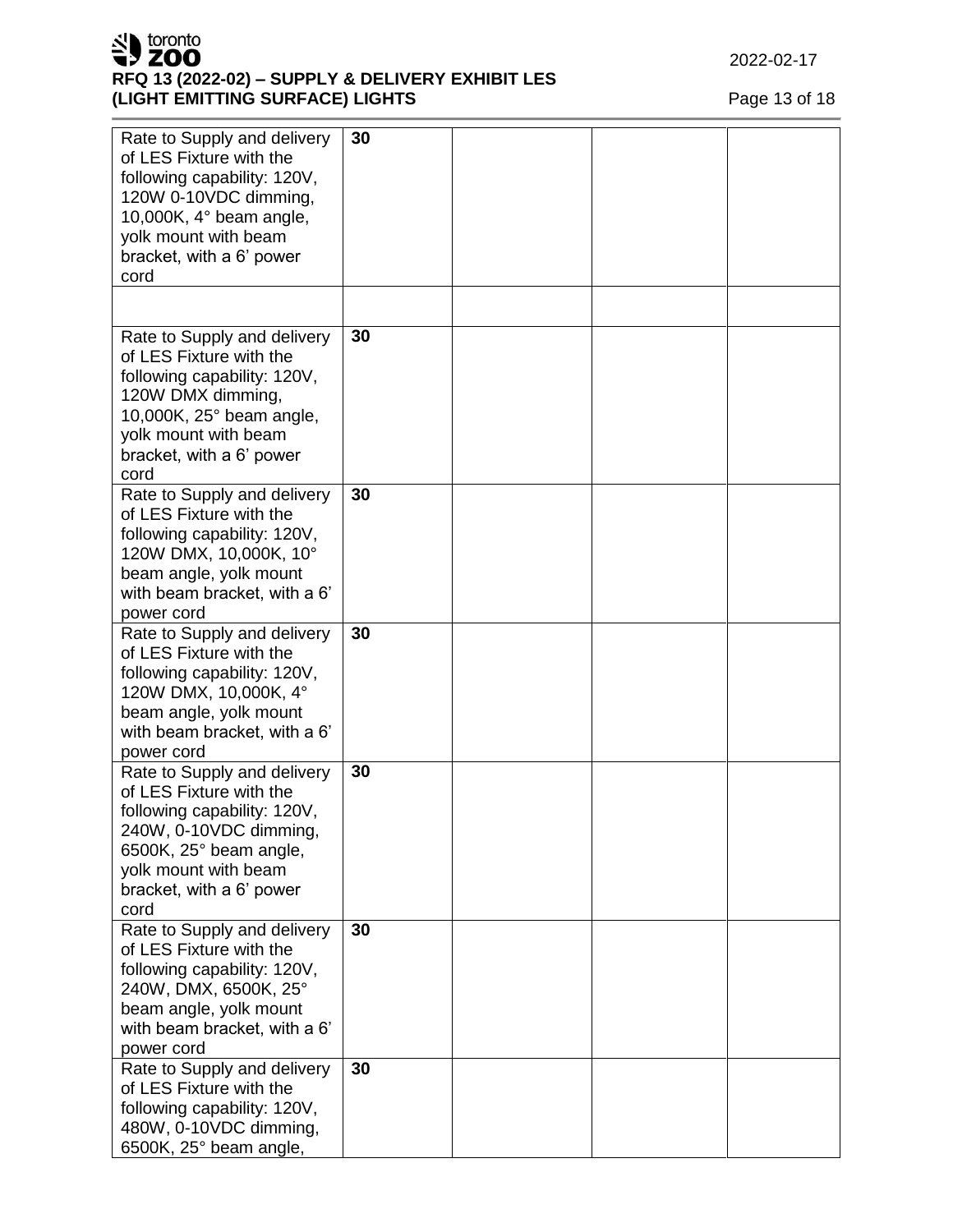

# **RFQ 13 (2022 -02) – SUPPLY & DELIVERY EXHIBIT LES (LIGHT EMITTING SURFACE) LIGHTS** Page 14 of 18

| yolk mount with beam         |    |  |  |
|------------------------------|----|--|--|
| bracket, with a 6' power     |    |  |  |
| cord                         | 30 |  |  |
| Rate to Supply and delivery  |    |  |  |
| of LES Fixture with the      |    |  |  |
| following capability: 120V,  |    |  |  |
| 480W, DMX, 6500K, 25°        |    |  |  |
| beam angle, yolk mount       |    |  |  |
| with beam bracket, with a 6' |    |  |  |
| power cord                   |    |  |  |
| Rate to Supply and delivery  | 30 |  |  |
| of LES Fixture with the      |    |  |  |
| following capability: 120V,  |    |  |  |
| 720W, DMX, 6500K, 60°        |    |  |  |
| beam angle, yolk mount       |    |  |  |
| with beam bracket, with a 6' |    |  |  |
| power cord                   |    |  |  |
| Rate to Supply and delivery  | 30 |  |  |
| of LES Fixture with the      |    |  |  |
| following capability: 120V,  |    |  |  |
| 720W, 0-10VDC dimming,       |    |  |  |
| 6500K, 60° beam angle,       |    |  |  |
| yolk mount with beam         |    |  |  |
| bracket, with a 6' power     |    |  |  |
| cord                         |    |  |  |
| Rate to Supply and delivery  | 30 |  |  |
| of LES Fixture with the      |    |  |  |
| following capability: 120V,  |    |  |  |
| DMX, 6500K, 25° beam         |    |  |  |
| angle, yolk mount with       |    |  |  |
| beam bracket, with a 6'      |    |  |  |
| power cord                   |    |  |  |
| Rate to Supply and delivery  | 30 |  |  |
| of LES Fixture with the      |    |  |  |
| following capability: 120V,  |    |  |  |
| DMX, 6500K, 10° beam         |    |  |  |
| angle, yolk mount with       |    |  |  |
| beam bracket, with a 6'      |    |  |  |
| power cord                   |    |  |  |
| Rate to Supply and delivery  | 30 |  |  |
| of LES Fixture with the      |    |  |  |
| following capability: 120V,  |    |  |  |
| DMX, 6500K, 4° beam          |    |  |  |
| angle, yolk mount with       |    |  |  |
| beam bracket, with a 6'      |    |  |  |
| power cord                   |    |  |  |
| Rate to Supply and delivery  | 30 |  |  |
| of LES Fixture with the      |    |  |  |
|                              |    |  |  |
| following capability: 120V,  |    |  |  |
| DMX, 2300K, 25° beam         |    |  |  |
| angle, yolk mount with       |    |  |  |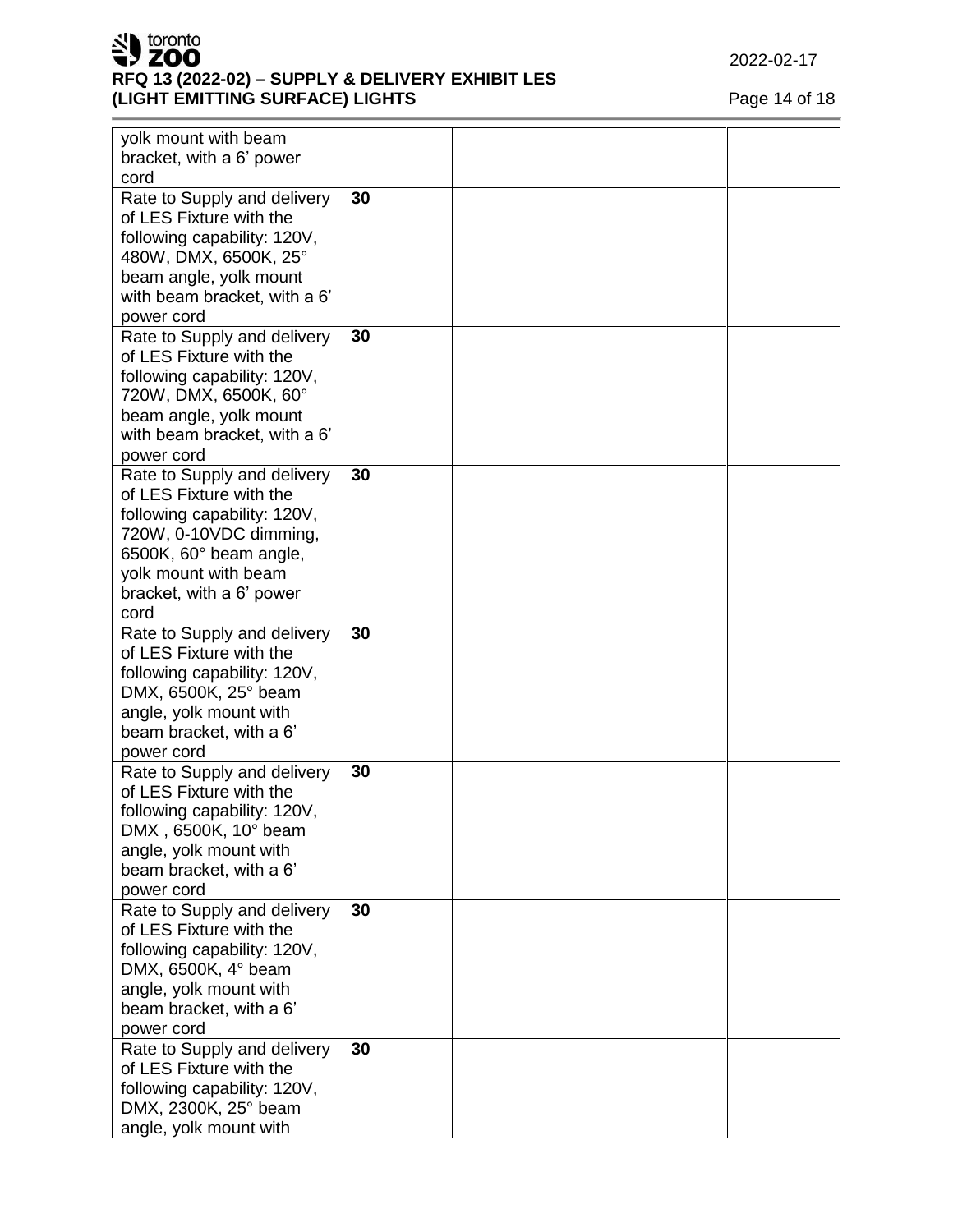SU toronto **RFQ 13 (2022-02) – SUPPLY & DELIVERY EXHIBIT LES (LIGHT EMITTING SURFACE) LIGHTS** Page 15 of 18

2022-02-17

| beam bracket, with a 6'  |    |  |  |
|--------------------------|----|--|--|
| power cord               |    |  |  |
| Wire mount assemble cost | 30 |  |  |
|                          |    |  |  |
| <b>HST</b>               |    |  |  |
| <b>Total</b>             |    |  |  |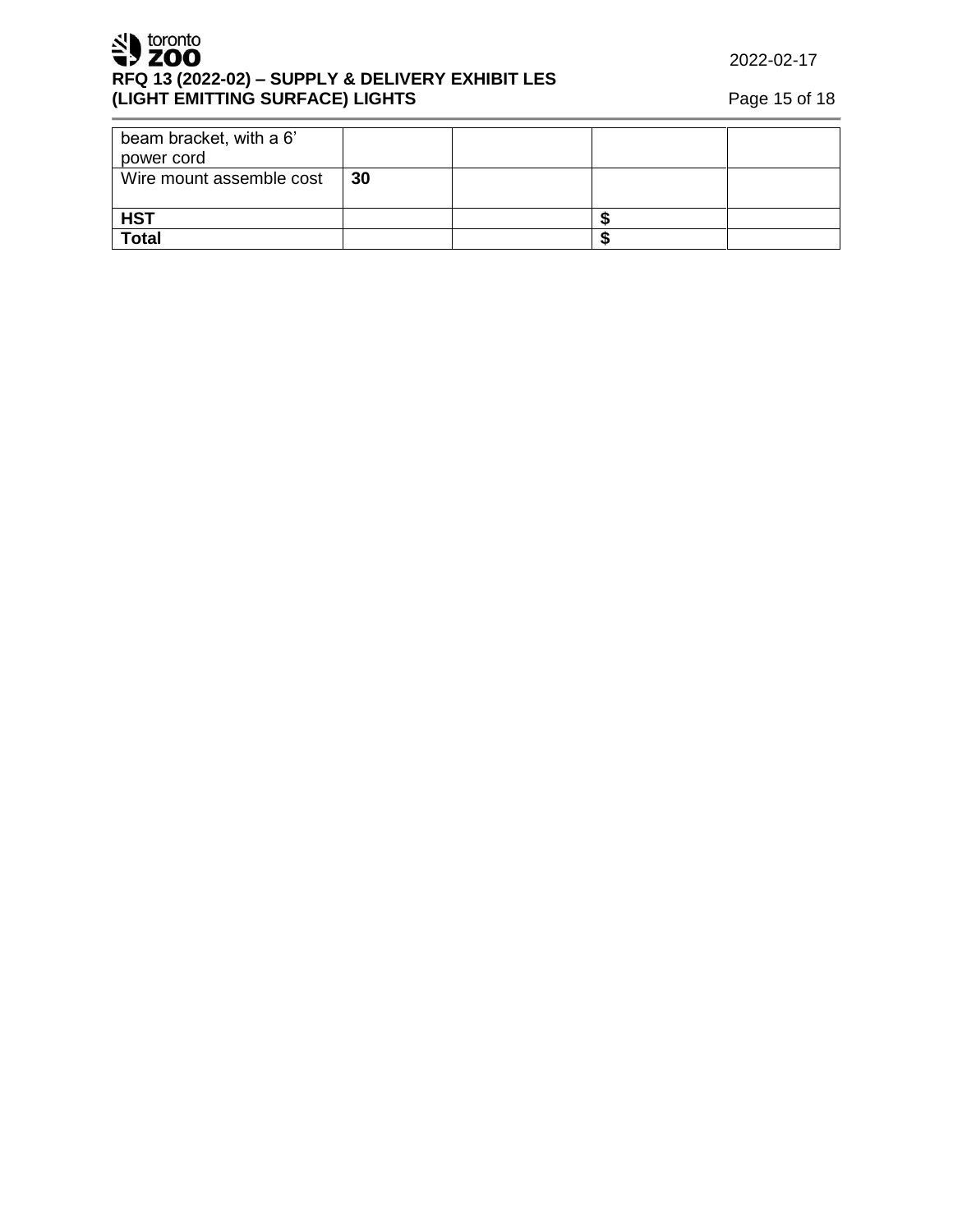### ⊾toronto ZOO **RFQ 13 (2022-02) – SUPPLY & DELIVERY EXHIBIT LES (LIGHT EMITTING SURFACE) LIGHTS** Page 16 of 18

# **4.2 ADDITIONAL REQUIREMENTS**

| <b>COMMITMENT TO DELIVER</b>                                                                              | YES / NO |
|-----------------------------------------------------------------------------------------------------------|----------|
| Please confirm that you are able to supply & deliver by 2022-05-27<br>If NO, please state alternate date. |          |

| <b>PRICE AND SUPPLY CERTAINTY</b>                                                                    |  |
|------------------------------------------------------------------------------------------------------|--|
| Bidder should describe any method they use to mitigate risks including, but not limited to price and |  |
| freight fluctuation, product availability and delivery lead time)                                    |  |
|                                                                                                      |  |
|                                                                                                      |  |
|                                                                                                      |  |
|                                                                                                      |  |

| <b>WARRANTY</b>                                                          | <b>Specify</b> |
|--------------------------------------------------------------------------|----------------|
| Please confirm minimum three (3) year warranty from date of<br>delivery. |                |

The successful Bidder represent and warrant that the Products and services supplied shall satisfy all requirements and specifications set forth in the RFQ;

- i. All Products supplied shall be covered by the successful Proponent's and the manufacturer's normal written guarantee and/or warranty as set out in the RFQ, against defects in materials, workmanship and performance.
- ii. Warranty coverage will include:
	- a) Speedy response shall be provided to: the warranty claim and the process for an efficient resolution, including both distributor and manufacturer's warranty claims.
	- b) All costs associated with warranty replacements or repairs shall be the responsibility of the successful Proponent, including repair, adjustment, and shipping costs, and replacements of Products.

| <b>DISCOUNT</b>                                                                                                                                                                                                                           | <b>Discount</b>          | <b>Days</b> |
|-------------------------------------------------------------------------------------------------------------------------------------------------------------------------------------------------------------------------------------------|--------------------------|-------------|
| Discount allowed for prompt payment and period within which<br>invoice must be paid to qualify.                                                                                                                                           | %                        |             |
|                                                                                                                                                                                                                                           | <b>Discount/Donation</b> |             |
| <b>Charity Status:</b> The Toronto Zoo is a registered charitable<br>organization (registration #BN 119216398RR0001) and<br>accordingly may be eligible for preferred pricing which should be<br>reflected in the Quotation as submitted. |                          |             |

**Name of Firm:**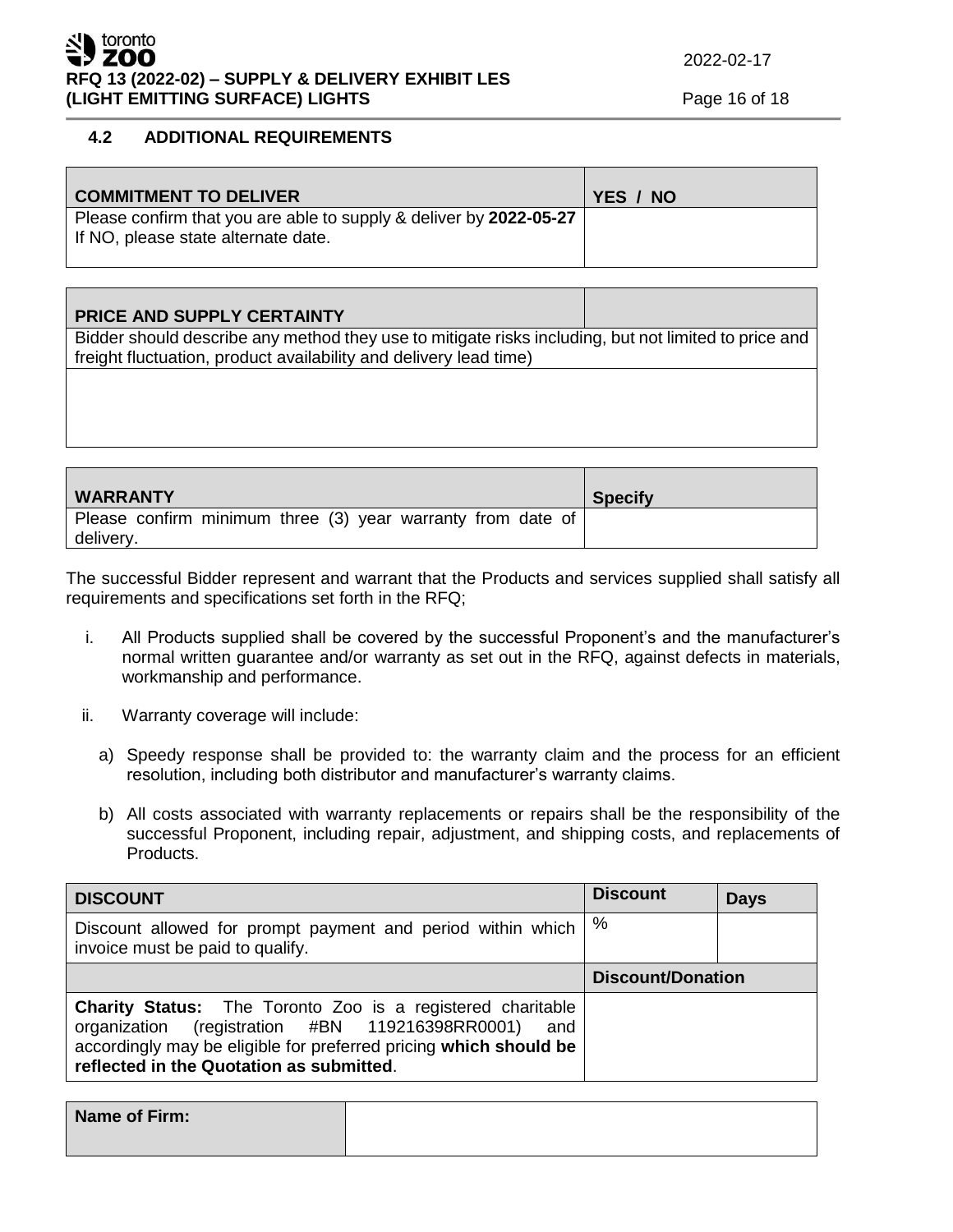

# **SUBMISSION LABEL (N/A)**

#### **INTENTIONALLY LEFT BLANK**